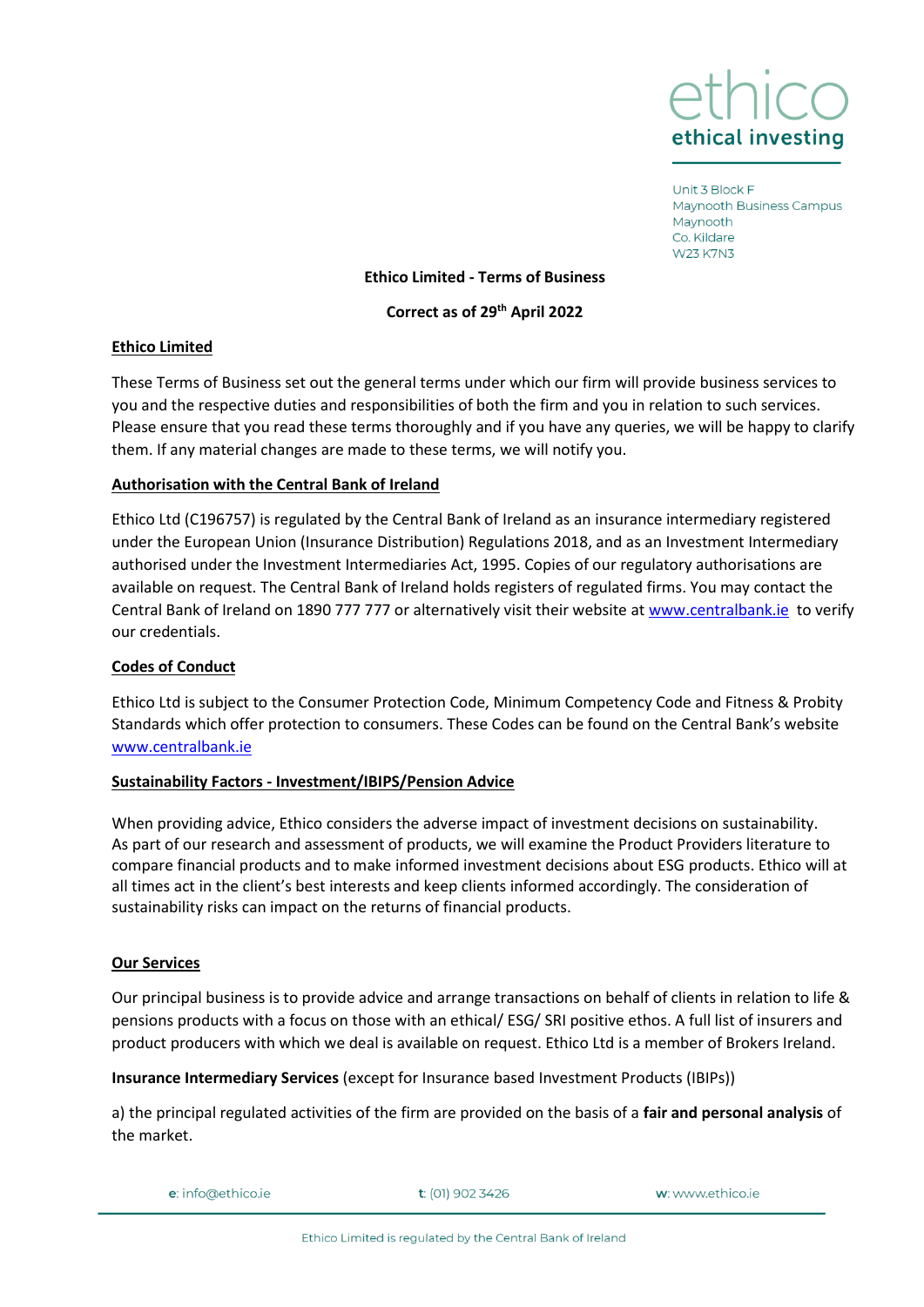The concept of fair and personal analysis describes the extent of the choice of products and providers offered by an intermediary within a category of life assurance, general insurance, mortgages, and/ or a specialist area. The number of contracts and providers considered must be sufficiently large to enable an intermediary to recommend a product That would be adequate to meet a client's needs.

The number of providers that constitutes 'sufficiently large' will vary depending on the number of providers operating in the market for a product or service and their relative importance in and share of that market. The extent of fair analysis must be such that could reasonably be expected of a professional conducting business, taking into account the accessibility of information and product placement to intermediaries and the cost of the search.

To ensure that the number of contracts and providers is sufficiently large to constitute a fair and personal analysis of the market, we will consider the following criteria:

- the needs of the customer,
- $\blacksquare$  the size of the customer order.
- $\blacksquare$  the number of providers in the market that deal with brokers,
- $\blacksquare$  the market share of each of those providers,
- $\blacksquare$  the number of relevant products available from each provider,
- $\blacksquare$  the availability of information about the products,
- $\blacksquare$  the quality of the product and service provided by the provider,
- cost, and
- **any other relevant consideration.**

# **Investment Intermediary Services**

We are remunerated by commission for our investment intermediary services.

# **Insurance based Investment Products**

We are remunerated by commission for the advice we provide on our insurance-based investment products.

# **Life & Pensions/Deposits & Life Wrapped Investments**

We provide life assurance and pensions on a fair and personal analysis basis i.e., providing services on the basis of a sufficiently large number of contracts and product producers available in the market to enable us to make a recommendation, in accordance with professional criteria, regarding which contract would be adequate to meet your needs.

We will provide assistance to you for any queries you may have in relation to the policies or in the event of a claim during the life of the policy and we will explain to you the various restrictions, conditions and exclusions attached to your policy. However, it is your responsibility to read the policy documents, literature and brochures to ensure that you understand the nature of the policy cover, particularly in relation to PHI and serious illness policies.

Specifically on the subject of permanent health insurance policies we will explain to you; a) the meaning of disability as defined in the policy; b) the benefits available under the policy; c) the general exclusions that

```
e: info@ethico.ie
```
 $t$ : (01) 902 3426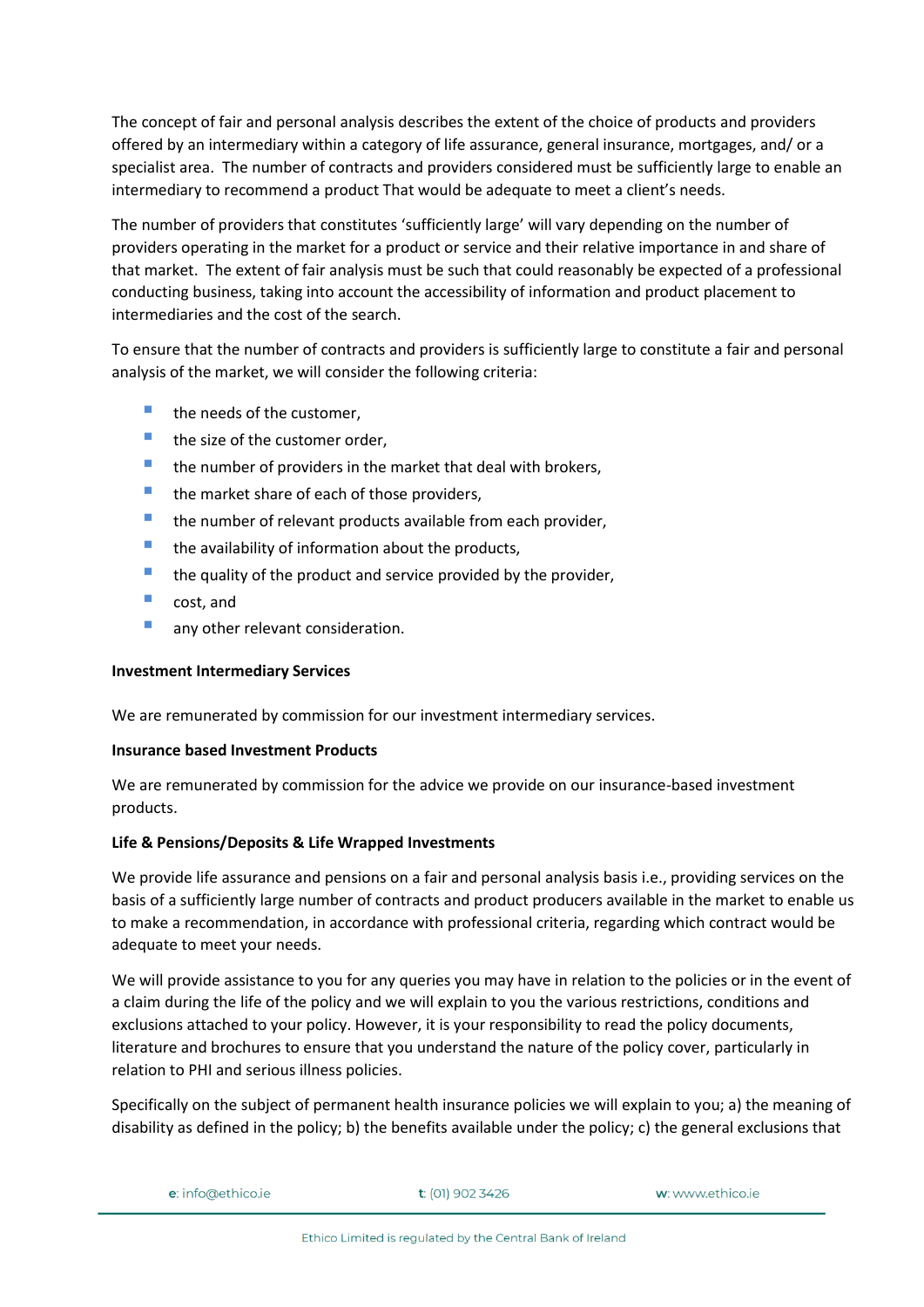apply to the policy; and d) the reductions applied to the benefit where there are disability payments from other sources.

For a serious illness policy, we will explain clearly to you the restrictions, conditions and general exclusions that attach to that policy.

# **Statement of Charges**

We may earn our remuneration on the basis of fee, commission and any other type of remuneration. A summary of the details of all arrangements for any fee, commission other reward or remuneration paid or provided to us which have agreed with product providers is available in our office and on our website [www.ethico.ie](http://www.ethico.ie/) under the Remuneration Document link.

When assessing products, we will consider the different approach taken by product providers in terms of them integrating sustainability risks into their product offering. This will form part of our analysis for choosing a product provider.

This document outlines the maximum commissions Ethico can earn for the arrangement of financial products on your behalf. However, the typical commission taken by Ethico earned on the most common products provided is often less than the maximum possible and are outlined below.

# *Lump Sum (Single Premium)*

- Investment Bonds, Approved Retirement Funds, Personal Retirement Bonds and similar

| LS1             | Invested amounts under €250,000    | 3.0% Initial and 0.5% Trail  |
|-----------------|------------------------------------|------------------------------|
| LS <sub>2</sub> | Invested amounts €250,000-€499,999 | 2.5% Initial and 0.5% Trail  |
| LS3             | Invested amounts €500,000-€749,999 | 2.0% Initial and 0.25% Trail |
| LS4             | Invested amounts €750,000-€999,999 | 1.5% Initial and 0.25% Trail |
| LS5             | Invested amounts $£1,000,000 +$    | 1.0% Initial and 0.25% Trail |

*(Total cumulative assets under management from all policies held with Ethico are considered towards the charging bands. Reduced pricing applies to the next placed policy – not existing business)*

Personal & Executive Pensions

| l SP1 | Invested amounts under €100,000 | 3% Initial and 0.5% Trail  |
|-------|---------------------------------|----------------------------|
| l SP2 | Invested amounts $£100,000 +$   | 3% Initial and 0.25% Trail |

*(Total cumulative assets under management from all policies held with Ethico are considered towards the charging bands. Reduced pricing applies to the next placed policy – not existing business)*

# - Standard and non-Standard PRSA and PRSA AVCs

| All PSRA & PRSA AVCs      |                     | 5% Initial and 0.25% Trail |
|---------------------------|---------------------|----------------------------|
|                           |                     |                            |
|                           |                     |                            |
| <b>e</b> : info@ethico.ie | $t$ : (01) 902 3426 | <b>w</b> : www.ethico.je   |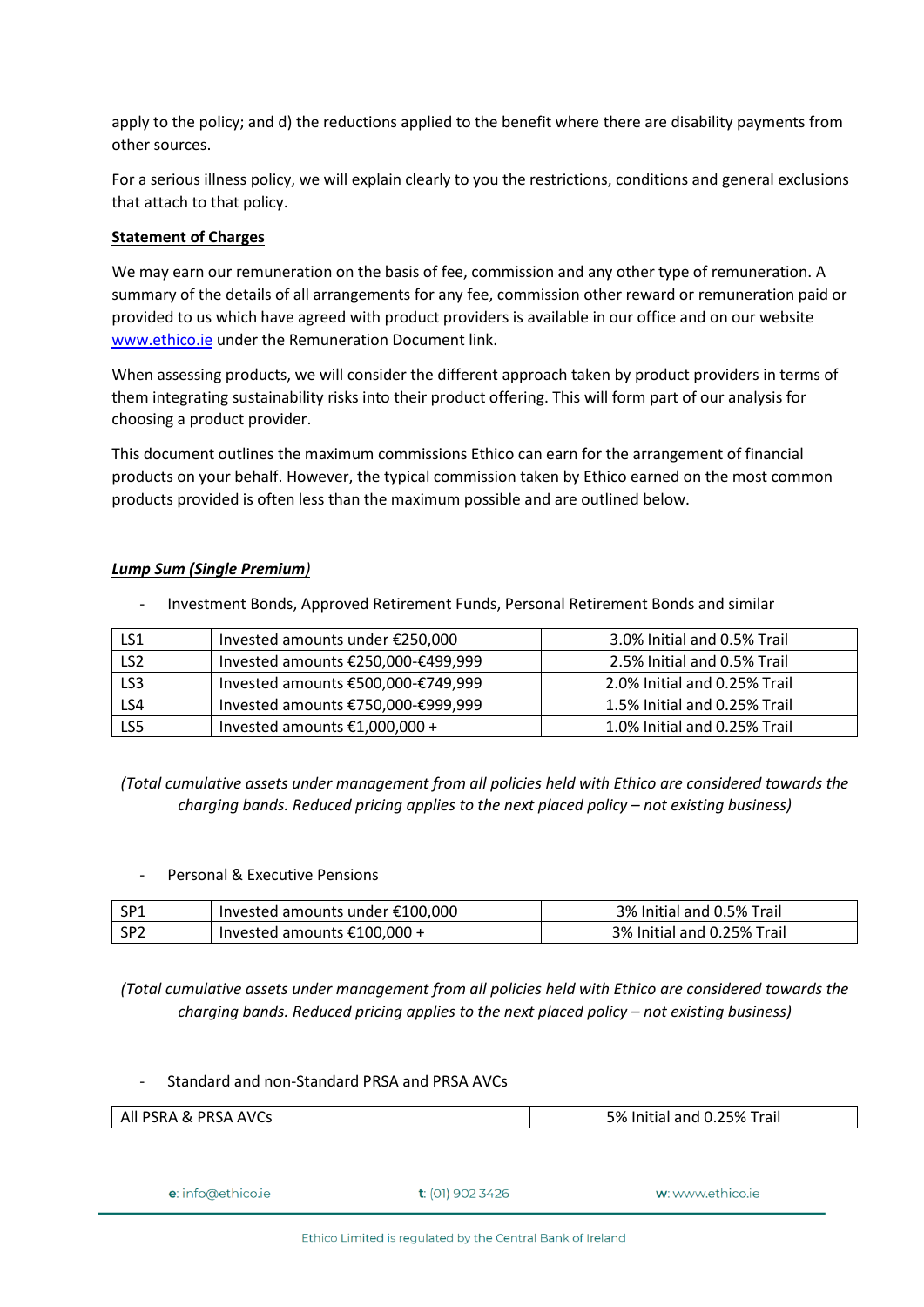# *Re-occurring (Regular Premium)*

| R1             | Up to €332 a month     | €995 Initial Fee and 0.5% Trail  |
|----------------|------------------------|----------------------------------|
| R <sub>2</sub> | €333 - €499 a month    | 3 months premium and 0.5% Trail  |
| R <sub>3</sub> | €500 - €999 a month    | 2 months premium and 0.5% Trail  |
| R4             | €1000 - €2,999 a month | 2 months premium and 0.25% Trail |
| R <sub>5</sub> | €3,000+ a month        | 1 months premium and 0.25% Trail |

- Regular Premium Savings, Pensions and Investment Products – fee only set up

New regular premium contracts for clients who have total assets under management cumulatively exceeding €250,000 will benefit from one lower charging tier. Example: moving from R3 to R4 – subject to €995 minimum per policy.

Note: Set up fees can be stepped (monthly) or invoiced up front and are charged via Stripe. If stepped, the RP contract DD starts in the month following the completion of fee payment.

- Protection Policies

| ○ Permanent Health Insurance         | 120% Initial, 3% - 20% Renewal |
|--------------------------------------|--------------------------------|
| ○ Life and Serious Illness Insurance | 100% Initial, 3% - 20% Renewal |

# *Fees*

For some contracts/ products it may make more financial sense to, cover Ethico's initial costs by way of fee. Your advisor can guide you on this. The typical fees are outlined below

# *Single Premium Savings, Pensions and Investment Products*

| LS1             | Invested amounts under €250,000    | 3.0% Initial and 0.5% Trail  |
|-----------------|------------------------------------|------------------------------|
| LS <sub>2</sub> | Invested amounts €250,000-€499,999 | 2.5% Initial and 0.5% Trail  |
| LS3             | Invested amounts €500,000-€749,999 | 2.0% Initial and 0.25% Trail |
| LS4             | Invested amounts €750,000-€999,999 | 1.5% Initial and 0.25% Trail |
| LS5             | Invested amounts $£1,000,000 +$    | 1.0% Initial and 0.25% Trail |

*(Total cumulative assets under management from all policies held with Ethico are considered towards the charging bands. Reduced pricing applies to the next placed policy – not existing business)*

# *Regular Premium Savings, Pensions and Investment Products*

- Regular Premium Savings, Pensions and Investment Products – fee only set up

| R1             | Up to €332 a month     | €995 Initial Fee and 0.5% Trail  |
|----------------|------------------------|----------------------------------|
| R <sub>2</sub> | €333 - €499 a month    | 3 months premium and 0.5% Trail  |
| R3             | €500 - €999 a month    | 2 months premium and 0.5% Trail  |
| R4             | €1000 - €2,999 a month | 2 months premium and 0.25% Trail |
| R <sub>5</sub> | €3,000+ a month        | 1 months premium and 0.25% Trail |

e: info@ethico.ie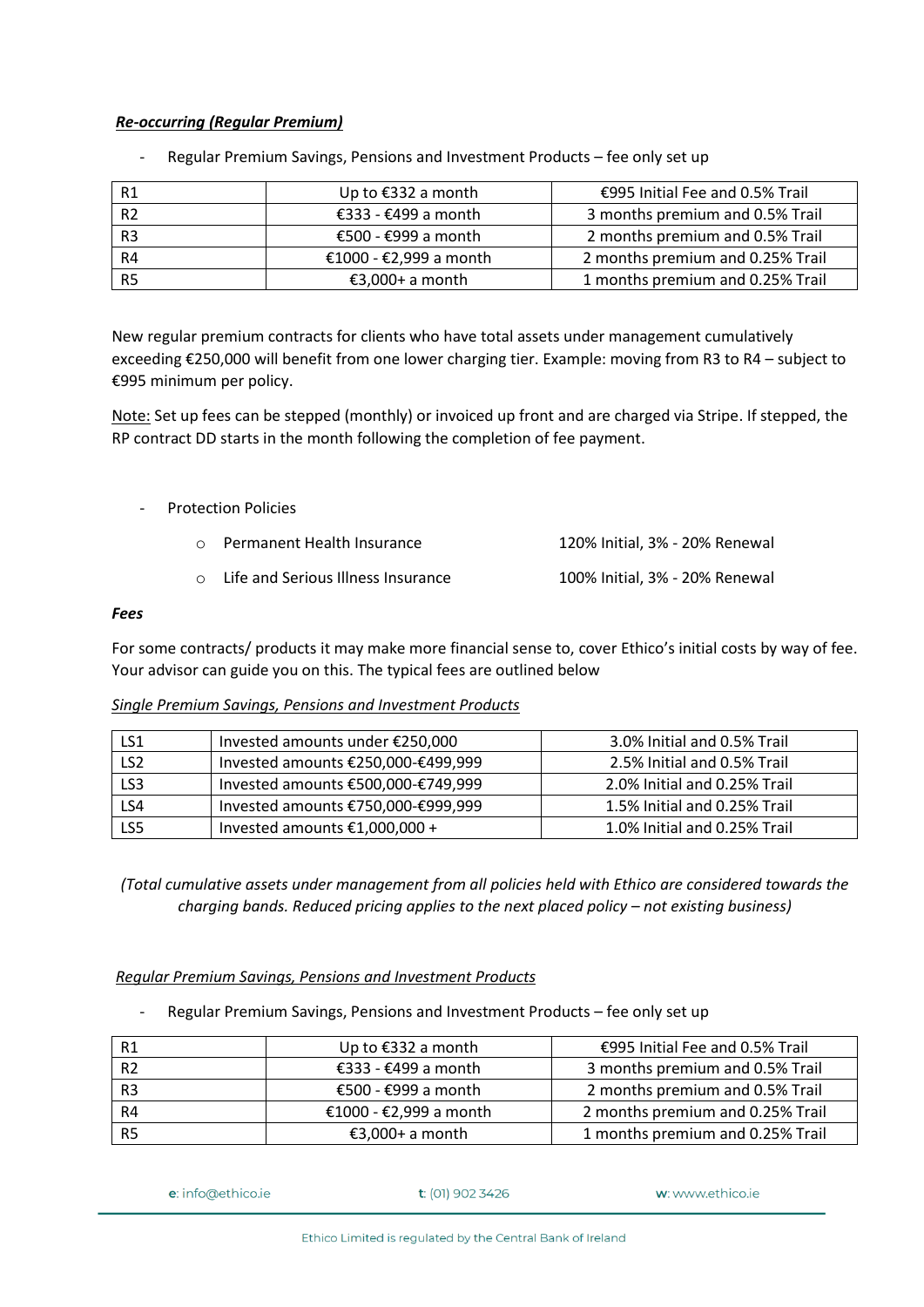New regular premium contracts for clients who have total assets under management cumulatively exceeding €250,000 will benefit from one lower charging tier. Example: moving from R3 to R4 – subject to €995 minimum per policy.

Note: Set up fees can be stepped (monthly) or invoiced up front and are charged via Stripe. If stepped, the RP contract DD starts in the month following the completion of fee payment.

In certain circumstances, it will be necessary to charge additional fees for services provided. Additional fees may be payable for complex cases or to reflect value, specialist skills or urgency. Where fees are chargeable or where you choose to pay in full for our service by fee, we will notify you in writing in advance and agree the scale of fees to be charged. Where it is not possible to provide the exact amount, we will provide you the method of calculation of the fee. They will be based on the following hourly rates

- o Advisor Fees €250 per hour
- o Support Staff €100 per hour

# *Minimum Costs*

For operational and business reasons, Ethico are not able to provide advice on and arrange product(s) if the expected commission is less than €995 per customer. If the expected commission is less than this figure, you will be asked to supplement the commission by way of fee paid directly to Ethico. You will be notified in writing prior to the finalisation of any products if such fees will be necessary.

# *Group Schemes*

Ethico provide groups schemes to corporate entities and other associations, typically in for the form of employee benefit packages. By their nature, the benefits and costs provided vary enormously from one organisation/ scheme to the next and tend to involve bespoke solutions and pricing in consultation with client organisations. Indicative remuneration is provided below for guideline purposes only.

- Group Occupational Pension Schemes
	- $\circ$  Ethico receive 10% of the first year's annual premium as commission from the product provider and 0.25% of the funds under management in the scheme. For funds transferred in from existing schemes Ethico receive up to 2% commission of the transferred amount from the product provider.
	- $\circ$  Organizations can opt to pay Ethico by way of fee in lieu of the 10% initial commission. These will be negotiated depending on the details of the scheme, the number of members, estimated annual premium and transfer amount (if any). Fees will not exceed an onboarding fee of €995 per member. The 0.25% of funds under management is charged in all cases.
- Group Life Cover Schemes
	- o Ethico receive an initial commission of 6% of the annual premium quoted and a reoccurring 6% every three years the scheme is in place.
- Group Income Continuance Schemes
	- $\circ$  Ethico receive an initial commission of 12.5% of the annual premium quoted and a reoccurring 12.5% every three years the scheme is in place.

| e: info@ethico.ie | $t$ : (01) 902 3426 | w: www.ethico.je |
|-------------------|---------------------|------------------|
|-------------------|---------------------|------------------|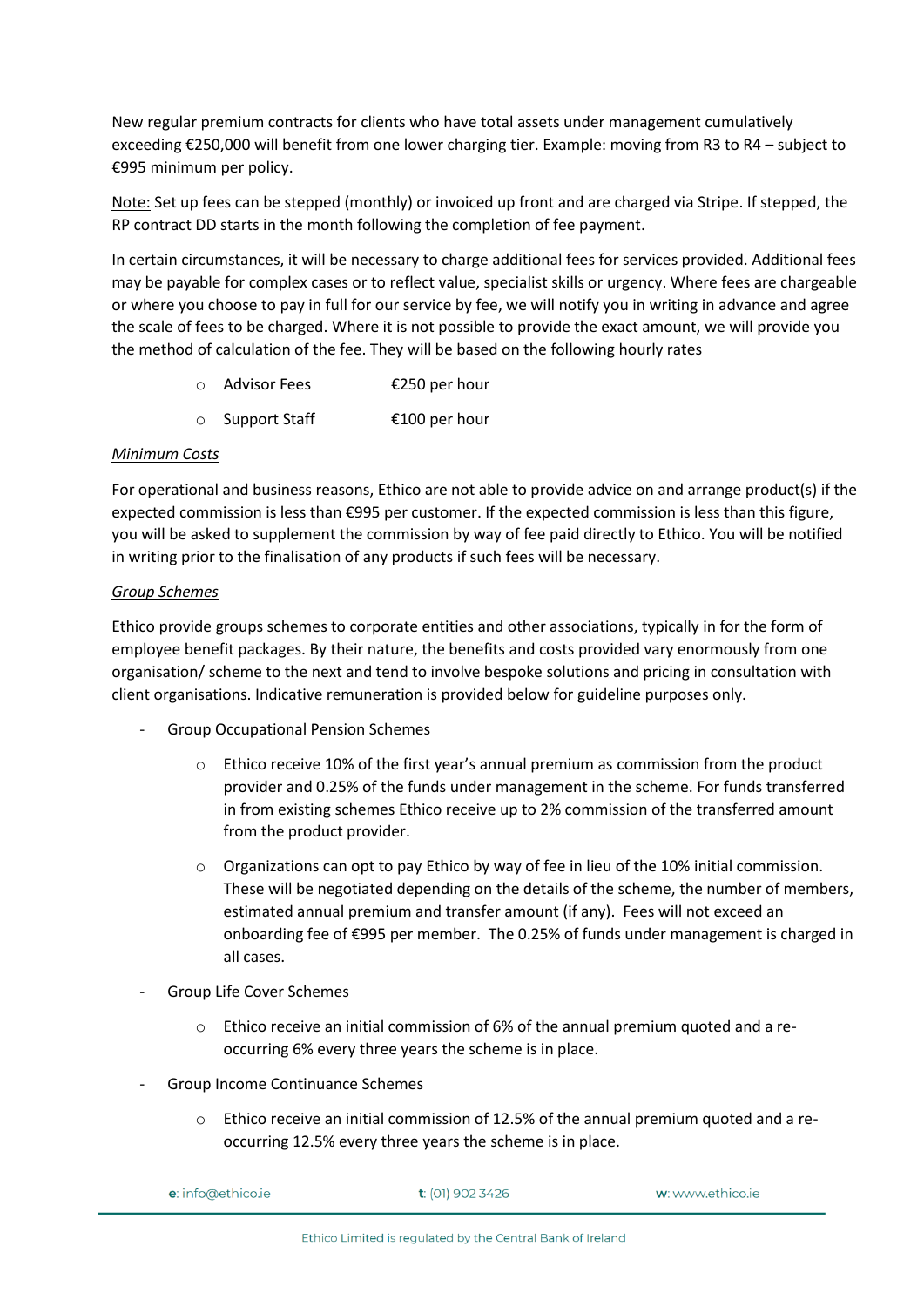# **Ongoing Suitability**

# **Investments** *(IIA firms providing Article 3 services).*

Ongoing suitability assessments form part of the service to clients. On an annual basis the firm will issue a client report outlining changes in the services or instruments involved and/or the circumstances of the client.

# **Insurance based Investment Products**

The firm's services do not include ongoing suitability assessments.

# **Regular Reviews**

It is in your best interests that you review, on a regular basis, the products which we have arranged for you. As your circumstances change, your needs will change. You must advise us of those changes and request a review of the relevant policy so that we can ensure that you are provided with up-to-date advice and products best suited to your needs. Failure to contact us in relation to changes in your circumstances, may result in you having insufficient insurance cover and/or inappropriate investments.

# **Disclosure of Information**

Any failure to disclose material information may invalidate your claim and render your policy void.

# **Conflicts of interest**

It is the policy of our firm to avoid conflicts of interest in providing services to you. However, where an unavoidable conflict of interest arises, we will advise you of this in writing before providing you with any service. A full copy of our conflicts of interest policy is available on request.

# **Default on payments by clients**

We will exercise our legal rights to receive payments due to us from clients (fees and insurance premiums) for services provided. In particular, without limitation to the generality of the foregoing, the firm will seek reimbursement for all payments made to insurers on behalf of clients where the firm has acted in good faith in renewing a policy of insurance for the client.

Product producers may withdraw benefits or cover in the event of default on payments due under policies of insurance or other products arranged for you. We would refer you to policy documents or product terms for the details of such provisions.

# **Complaints and Right of Redress**

Whilst we are happy to receive verbal complaints, it would be preferable that any complaints are made in writing. We will acknowledge your complaint in writing within 5 business days and we will fully investigate it. We shall investigate the complaint as swiftly as possible, and the complainant will receive an update on the complaint at intervals of not greater than 20 business days starting from the date on which the complaint is made. On completion of our investigation, we will provide you with a written report of the outcome. A full copy of our complaint's procedure is available on request.

If you are still dissatisfied with our handling of or response to your complaint, you are entitled to refer the matter to the Financial Services and Pensions Ombudsman (FSPO). Details of how to do so are available at https://www.fspo.ie/make-a-complaint/. Contact details for the FSPO are as follows: Financial Services and Pensions Ombudsman, Lincoln House, Lincoln Place, Dublin 2, D02 VH29 or telephone (01) 567 7000.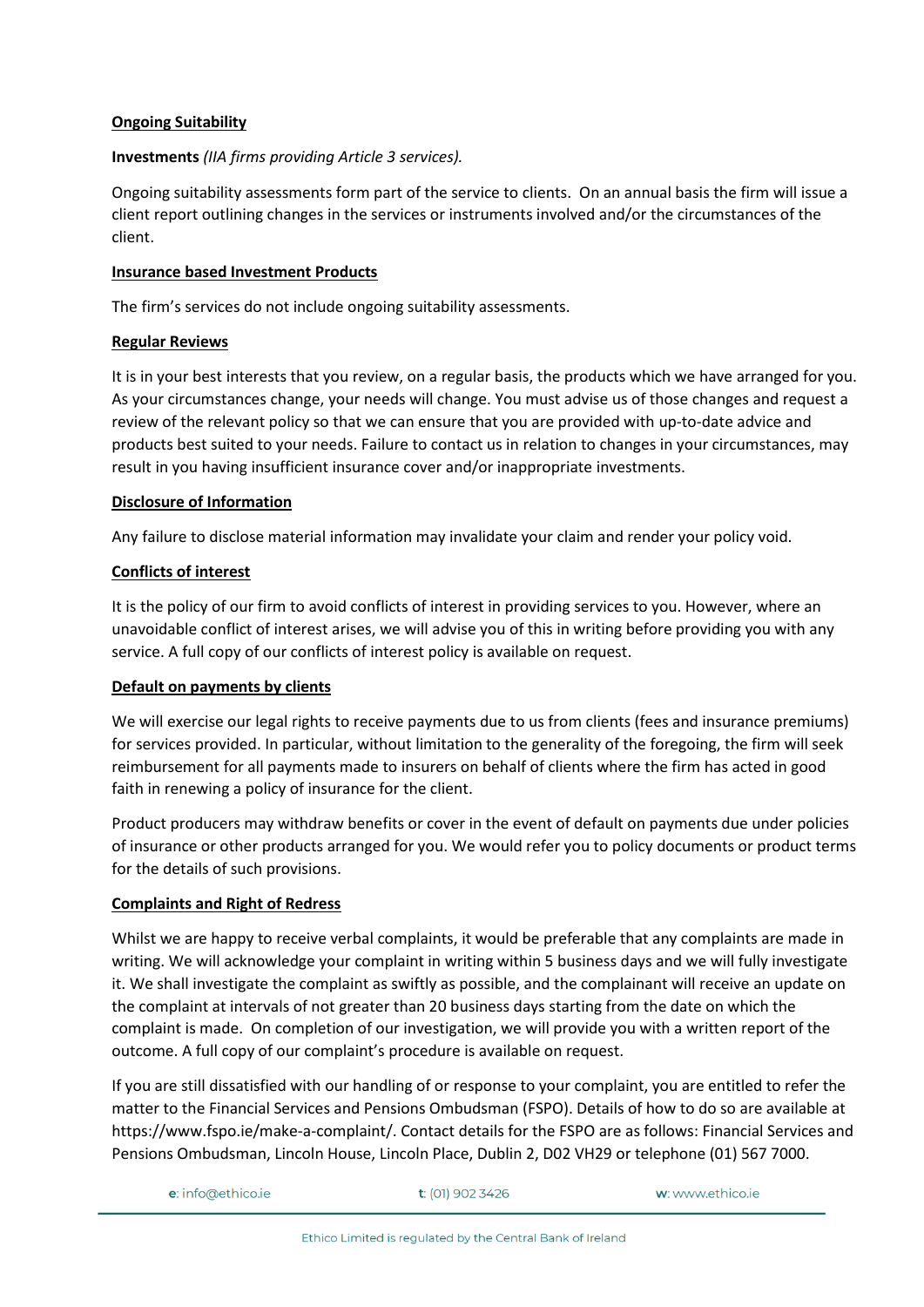# **Data Protection**

We are subject to the requirements of the General Data Protection Regulation 2018 and the Irish Data Protection Act 2018. Ethico Ltd. is committed to protecting and respecting your privacy. We wish to be transparent on how we process your data and show you that we are accountable with the GDPR in relation to not only processing your data but ensuring you understand your rights as a client.

The data will be processed only in ways compatible with the purposes for which it was given and as outlined in our Data Privacy Notice; this will be given to all our clients at the time of data collection. We will ensure that this Privacy Notice is easily assessable. Please refer to our website [www.ethico.ie](http://www.ethico.ie/) if this medium is not suitable, we will ensure you can easily receive a copy by hard copy. Please contact us at [info@ethico.ie.](mailto:info@ethico.ie)

# **Distance Marketing and Electronic Signatures**

As part of our business operations Ethico will often deliver our services remotely to customers over telephone, internet or other electronic methods. In doing so where the services are delivered exclusively over electronic methods, we adhere to Distance Marketing Regulations which are additional measures over and above those required for face-to-face meetings. These regulations include.

#### **Provision of Information**

Where a proposed financial product or service contract is to be subject to the Distance Marketing Regulations, the supplier of the distance contract must provide certain information to the consumer *before* the consumer is bound by the contract:

- The supplier
- The financial service to be provided
- Cooling-off period
- Right of redress if things go wrong

Certain specified information must be supplied regarding:

#### • **The Supplier:**

- the identity and the main business of the supplier
- the geographical address at which the supplier is established and
- any other geographical address relevant for the customer's relations with the supplier

#### **• The financial service to be provided**

- a description of the main characteristics of the financial service provided under the distance contract
- the total price to be paid by the consumer to the supplier for the financial service including all related fees, charges and expenses, and all taxes paid via the supplier or, when an exact price cannot be indicated, the basis for the calculation of the price enabling the consumer to verify it
- any limitations of the period for which the information provided is valid
- the provision of risk warnings where the financial service is linked to investments or factors which can fluctuate in value, e.g., unit-linked investments.

#### • **Right to withdraw from the contract**

the arrangements for cooling off and withdrawing from the contract

#### • **Right of redress**

- details of any 'out of court' complaint and redress mechanism under the contract, e.g., right to complain to the Financial Services and Pensions Ombudsman.

The information must be supplied to the consumer in a "*clear and comprehensible (*manner) *taking into account the means of communication used".* This includes a requirement that the information supplied to the consumer:

| <b>e</b> : info@ethico.ie | <b>t</b> : (01) 902 3426 | w: www.ethico.je |
|---------------------------|--------------------------|------------------|
|                           |                          |                  |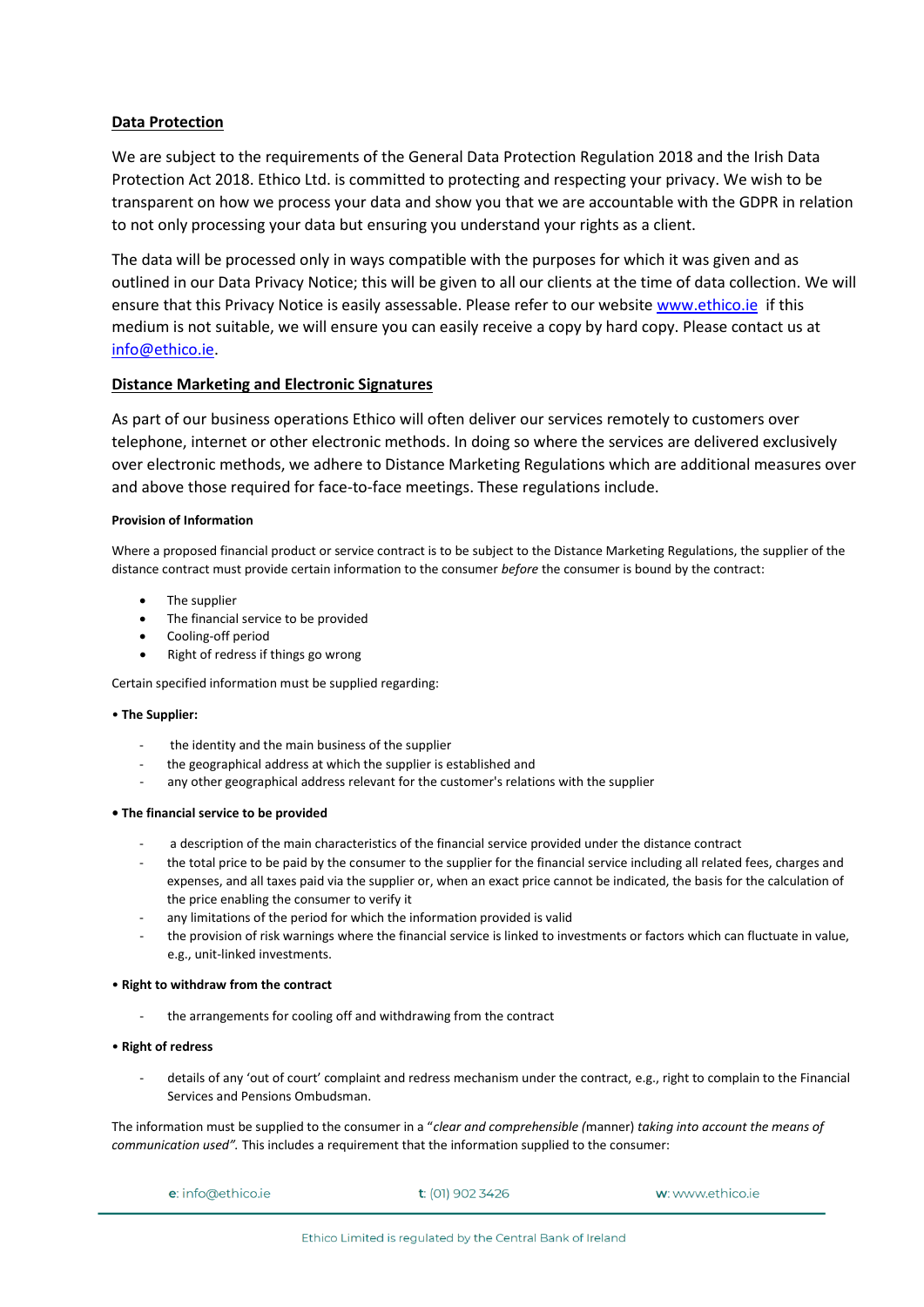*a. "is easily, directly and at all times accessible to the consumer of the financial service concerned, and*

*b. can be stored by the consumer in a durable medium."*

#### **Telephone Sales**

In relation to telephone sales:

• where the supplier rings the consumer, the identity of the supplier and the commercial purpose of the call must be made explicitly clear at the beginning of the conversation with the consumer.

• if, during the course of the conversation, the consumer expressly waives his or her right to receive the detailed information outlined above before conclusion of the contract, more limited information may be provided to the consumer on the phone, provided the full information is provided in writing immediately after the contract is entered into.

#### **Supply of Terms of the Distance Contract**

The Regulations require the supplier of a distance contract "*within a reasonable time before entering into a distance contract ... give to the consumer, in writing or in some other durable medium and accessible to the consumer ... all of the terms of the contract.*"

However, if a distance contract is entered into at the request of a consumer, and the means of distance communication used does not allow the information about the terms and conditions of the contract and the other information outlined above to be given to the consumer *before* the contract is concluded, the supplier can comply with the obligation immediately after the contract is entered into.

#### **Ongoing Consumer Rights**

While the distance contract is in force:

• the consumer can request the supplier to provide the contractual terms and conditions printed on paper, at any time. • the consumer can request the supplier to change the means of distance communication, e.g., from phone to email, or vice versa, unless to do so would be inconsistent with the contract or the nature of the service. **Enforceability of Distance Contracts**

A distance financial contract is not enforceable against the consumer if the supplier has failed to comply with the Regulations.

#### **Cooling-Off Period**

There is a standard cooling-off period of 14 days for distance financial contracts, other than life assurance and personal pensions where the cooling-off period is 30 days. However, the cooling-off right does *not* apply to certain financial services whose price depends on fluctuations in the financial market outside the supplier's control, which may occur during the cooling-off period.

The following are specifically excluded from the cooling-off right under the Distance Marketing Regulations:

• financial services related to:

- foreign exchange
- money market instruments
- transferable securities
- units in collective investment undertakings
- financial-futures contracts
- swaps and options

• contracts entered into at the consumer's express request whose performance has been fully completed by both parties before the consumer exercises his or her right of withdrawal.

Where a consumer exercises a cooling-off right, he or she can be made pay only for the financial services actually provided during the period before he or she exercised the cooling-off right; however, in the case of life assurance and personal pension contracts the consumer is entitled to a full refund of any premium paid, within the 30 day cooling-off period, less any investment losses during the period the policy was in force.

Furthermore, as part of any such contracts entered into at the distance, we will make use of electronic signatures. By using our services, you consent to the use of electronic signatures if they are so required.

```
e: info@ethico.ie
```
t: (01) 902 3426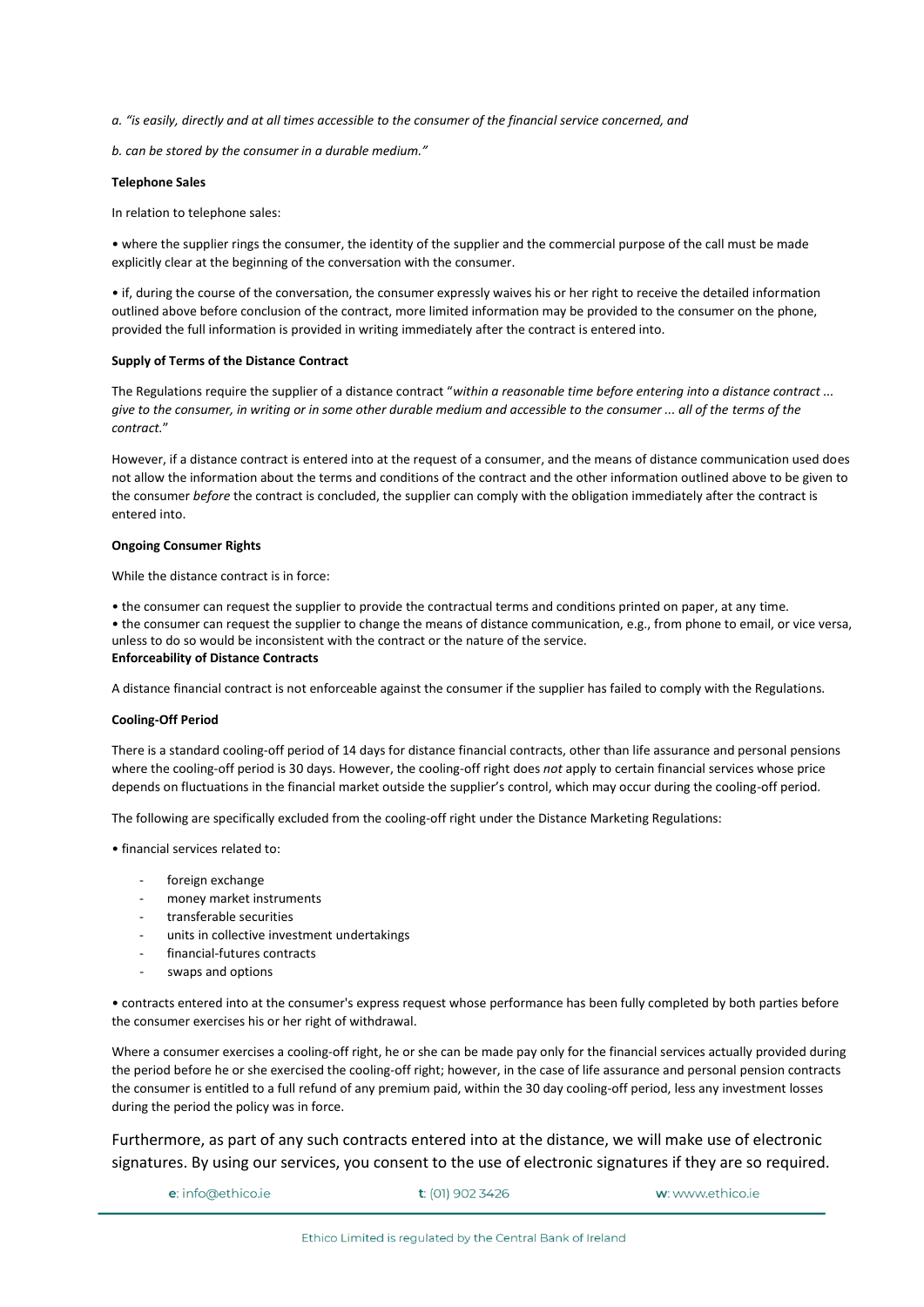### **Investor Compensation Scheme**

We are members of the Investor Compensation Scheme operated by the Investor Compensation Company. The Investor Compensation Act, 1998 provides for the establishment of a compensation scheme and the payment, in certain circumstances, of compensation to certain clients (known as eligible investors) of authorised investment firms, as defined in that Act. The Investor Compensation Company Ltd. (ICCL) was established under the 1998 Act to operate such a compensation scheme and our firm is a member of this scheme.

Compensation may be payable where money or investment instruments owed or belonging to clients and held, administered or managed by the firm cannot be returned to those clients for the time being and where there is no reasonably foreseeable opportunity of the firm being able to do so.

A right to compensation will arise only:

- $\blacksquare$  If the client is an eligible investor as defined in the Act; and
- **If it transpires that the firm is not in a position to return client money or investment instruments** owned or belonging to the clients of the firm; and
- To the extent that the client's loss is recognised for the purposes of the Act.

Where an entitlement to compensation is established, the compensation payable will be the lesser of:

- 90% of the amount of the client's loss which is recognised for the purposes of the Investor Compensation Act, 1998; or
- Compensation of up to  $£20,000$ .

For further information, contact the Investor Compensation Company Ltd. at (01) 224 4955.

# **Brokers Ireland Compensation Fund**

We are also members of the Brokers Ireland Compensation Fund. Subject to the rules of the scheme the liabilities of its members firms up to a maximum of €100,000 per client (or €250,000 in aggregate) may be discharged by the fund on its behalf if the member firm is unable to do so, where the above detailed Investor Compensation Scheme has failed to adequately compensate any client of the member. Further details are available on request.

# **Product Producers**

Below is a list of firms with whom Ethico hold written letters of appointment

- Aviva Life and Pensions Ireland dac
- Cantor Fitzgerald Ireland ltd
- Davy Select (a division of J&E Davy)
- Irish Life Financial Services Limited
- New Ireland Assurance Company plc
- Royal London Insurance dac
- Standard Life International dac
- Zurich Life Assurance plc

e: info@ethico.ie

 $t$ : (01) 902 3426